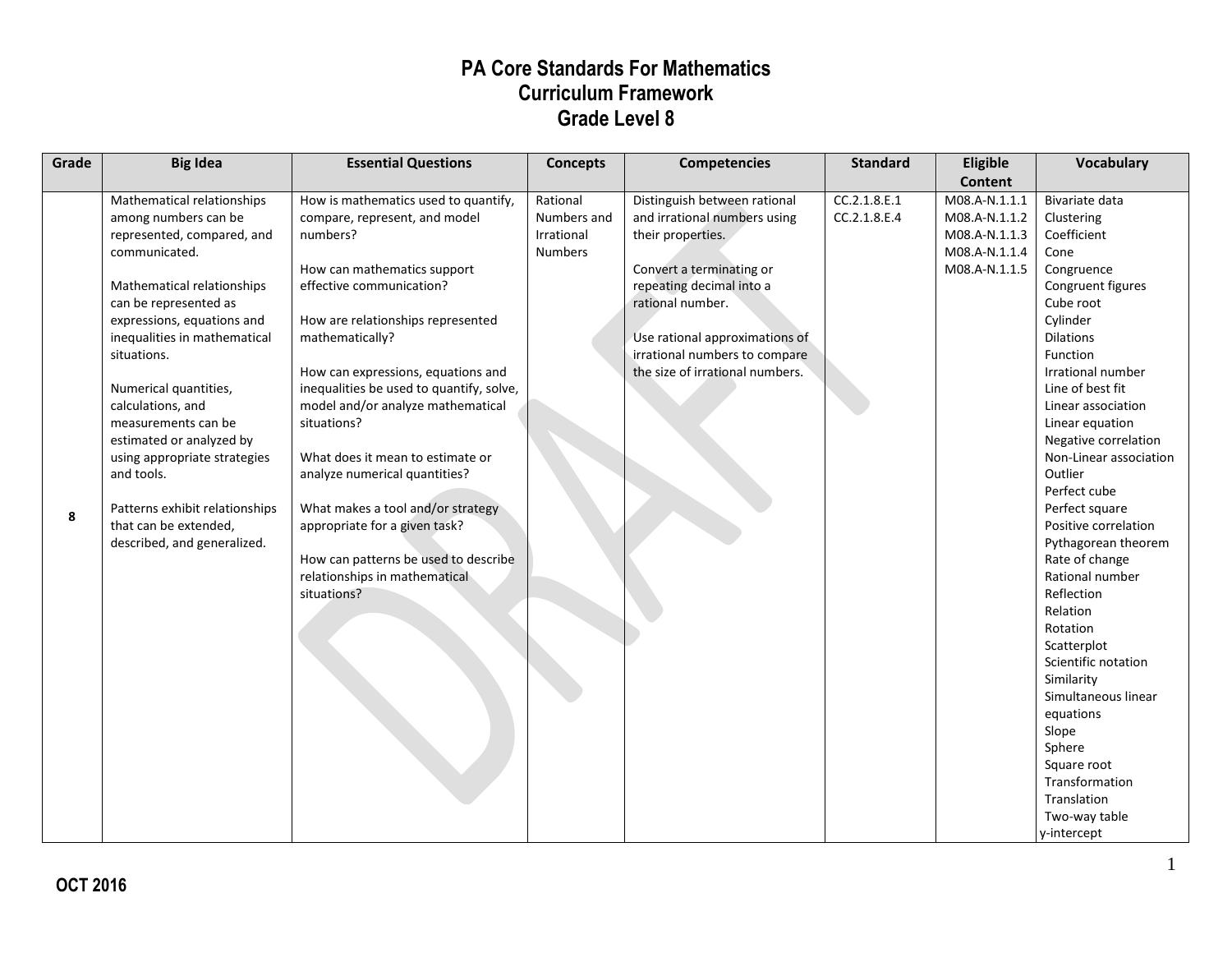| Grade | <b>Big Idea</b>                                                                                                                                                                                                                                                                                                                                                                                                                                 | <b>Essential Questions</b>                                                                                                                                                                                                                                                                                                                                                                                                              | <b>Concepts</b>     | <b>Competencies</b>                                                                                                                                                                                                                                                                                                                                       | <b>Standard</b>              | Eligible<br><b>Content</b>                                                                                                           | Vocabulary |
|-------|-------------------------------------------------------------------------------------------------------------------------------------------------------------------------------------------------------------------------------------------------------------------------------------------------------------------------------------------------------------------------------------------------------------------------------------------------|-----------------------------------------------------------------------------------------------------------------------------------------------------------------------------------------------------------------------------------------------------------------------------------------------------------------------------------------------------------------------------------------------------------------------------------------|---------------------|-----------------------------------------------------------------------------------------------------------------------------------------------------------------------------------------------------------------------------------------------------------------------------------------------------------------------------------------------------------|------------------------------|--------------------------------------------------------------------------------------------------------------------------------------|------------|
| 8     | Mathematical relationships<br>among numbers can be<br>represented, compared, and<br>communicated.                                                                                                                                                                                                                                                                                                                                               | How is mathematics used to quantify,<br>compare, represent, and model<br>numbers?                                                                                                                                                                                                                                                                                                                                                       | Expressions         | Apply concepts of integer<br>exponents to generate<br>equivalent expressions.<br>Use and evaluate square roots<br>and cube roots to represent<br>solutions to equations.                                                                                                                                                                                  | CC.2.2.8.B.1                 | M08.B-E.1.1.1<br>M08.B-E.1.1.2<br>M08.B-E.1.1.3<br>M08.B-E.1.1.4                                                                     |            |
| 8     | Mathematical relationships<br>among numbers can be<br>represented, compared, and<br>communicated.<br>Mathematical relationships<br>can be represented as<br>expressions, equations and<br>inequalities in mathematical<br>situations.<br>Mathematical relations and<br>functions can be modeled<br>through multiple<br>representations and analyzed<br>to raise and answer<br>questions.<br>Data can be modeled and<br>used to make inferences. | How can mathematics support<br>effective communication?<br>How are relationships represented<br>mathematically?<br>How can expressions, equations and<br>inequalities be used to quantify, solve,<br>model, and/or analyze mathematical<br>situations?<br>How can data be organized and<br>represented to provide insight into<br>the relationship between quantities?<br>How does the type of data influence<br>the choice of display? | Linear<br>Equations | Analyze and describe linear<br>relationships between two<br>variables, using slope.<br>Make connections between<br>slope, lines and linear<br>equations.<br>Interpret solutions to a linear<br>equation and systems of two<br>linear equations.<br>Analyze, model and solve linear<br>equations.<br>Analyze and solve pairs of<br>simultaneous equations. | CC.2.2.8.B.2<br>CC.2.2.8.B.3 | M08.B-E.2.1.1<br>M08.B-E.2.1.2<br>M08.B-E.2.1.3<br>M08.B-E.3.1.1<br>M08.B-E.3.1.2<br>M08.B-E.3.1.3<br>M08.B-E.3.1.4<br>M08.B-E.3.1.5 |            |
| 8     | Mathematical relationships<br>among numbers can be<br>represented, compared, and<br>communicated.<br>Mathematical relationships<br>can be represented as<br>expressions, equations and<br>inequalities in mathematical<br>situations.                                                                                                                                                                                                           | How is mathematics used to quantify,<br>compare, represent, and model<br>numbers?<br>How can mathematics support<br>effective communication?<br>How can expressions, equations and<br>inequalities be used to quantify, solve,<br>model, and/or analyze mathematical                                                                                                                                                                    | Functions           | Define, interpret, and compare<br>functions displayed<br>algebraically, graphically,<br>numerically in tables, or by<br>verbal descriptions.<br>Interpret the rate of change and<br>initial value of a linear function<br>in terms of the situation it<br>models, and in terms of its                                                                     | CC.2.2.8.C.1<br>CC.2.2.8.C.2 | M08.B-F.1.1.1<br>M08.B-F.1.1.2<br>M08.B-F.1.1.3<br>M08.B-F.2.1.1<br>M08.B-F.2.1.2                                                    |            |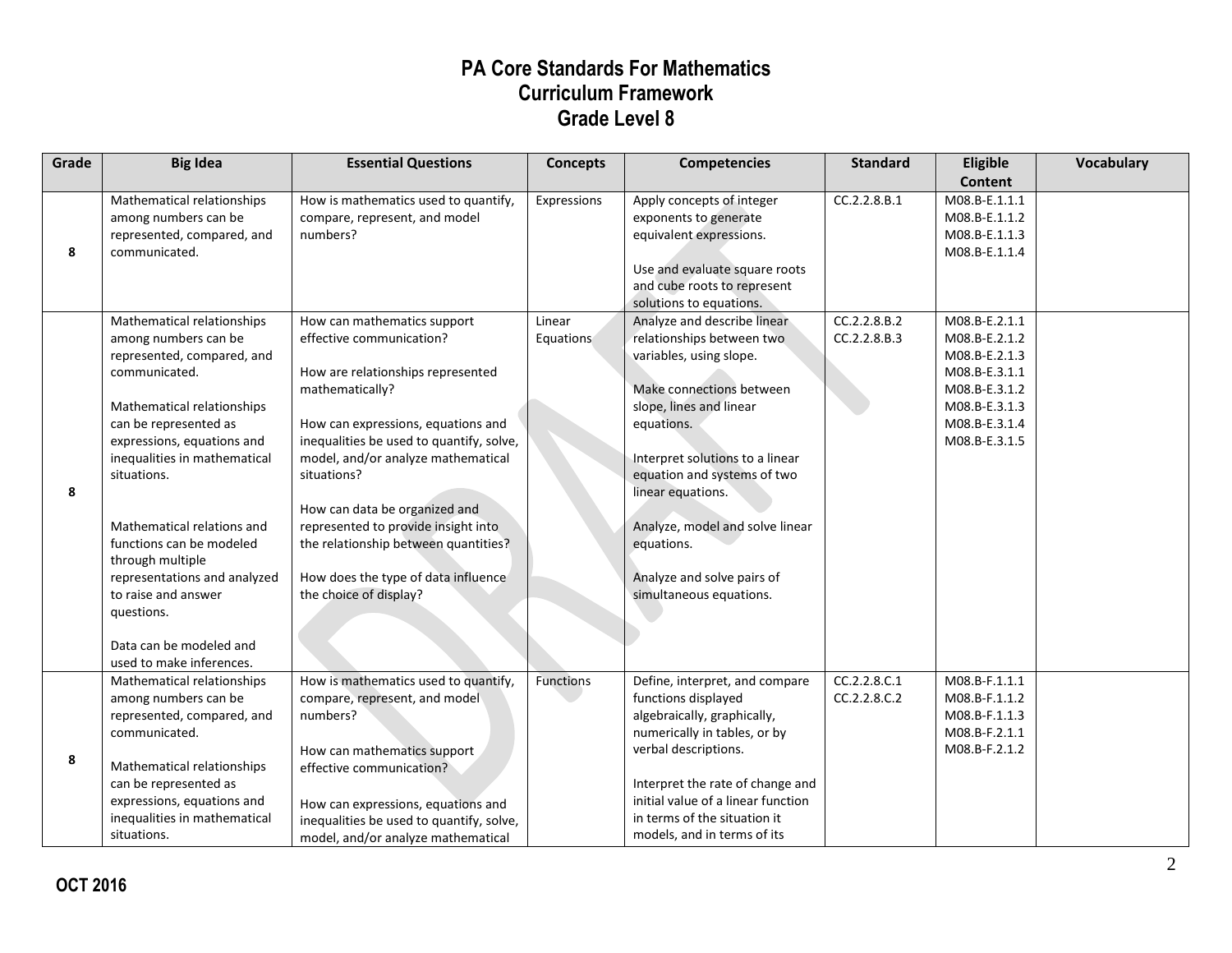| Grade | <b>Big Idea</b>                                                                                                                                                                                                           | <b>Essential Questions</b>                                                                                                                                                                                                                                                                                                                                                                                                                                                                                                                                                                 | <b>Concepts</b>                     | <b>Competencies</b>                                                                                                         | <b>Standard</b> | Eligible<br><b>Content</b>                                       | <b>Vocabulary</b> |
|-------|---------------------------------------------------------------------------------------------------------------------------------------------------------------------------------------------------------------------------|--------------------------------------------------------------------------------------------------------------------------------------------------------------------------------------------------------------------------------------------------------------------------------------------------------------------------------------------------------------------------------------------------------------------------------------------------------------------------------------------------------------------------------------------------------------------------------------------|-------------------------------------|-----------------------------------------------------------------------------------------------------------------------------|-----------------|------------------------------------------------------------------|-------------------|
|       | Mathematical relations and<br>functions can be modeled<br>through multiple<br>representations and analyzed<br>to raise and answer<br>questions.<br>Data can be modeled and<br>used to make inferences.                    | situations?<br>How can data be organized and<br>represented to provide insight into<br>the relationship between quantities?<br>How can probability and data analysis<br>be used to make predictions?                                                                                                                                                                                                                                                                                                                                                                                       |                                     | graph or a table of values.                                                                                                 |                 |                                                                  |                   |
| 8     | Patterns exhibit relationships<br>that can be extended,<br>described, and generalized.<br>Geometric relationships can<br>be described, analyzed, and<br>classified based on spatial<br>reasoning and/or<br>visualization. | How can patterns be used to describe<br>relationships in mathematical<br>situations?<br>How can recognizing repetition or<br>regularity assist in solving problems<br>more efficiently?<br>How are spatial relationships,<br>including shape and dimension, used<br>to draw, construct, model, and<br>represent real situations or solve<br>problems?<br>How can the application of the<br>attributes of geometric shapes<br>support mathematical reasoning and<br>problem solving?<br>How can geometric properties and<br>theorems be used to describe, model,<br>and analyze situations? | Cylinders,<br>Cones, and<br>Spheres | Apply concepts of volume of<br>cylinders, cones, and spheres to<br>solve real-world and<br>mathematical problems.           | CC.2.3.8.A.1    | M08.C-G.3.1.1                                                    |                   |
| 8     | Patterns exhibit relationships<br>that can be extended,<br>described, and generalized.<br>Geometric relationships can                                                                                                     | How can patterns be used to describe<br>relationships in mathematical<br>situations?                                                                                                                                                                                                                                                                                                                                                                                                                                                                                                       | Congruence<br>and Similarity        | Use transformations to<br>demonstrate congruence and<br>similarity of geometric figures.<br>Use various tools to understand | CC.2.3.8.A.2    | M08.C-G.1.1.1<br>M08.C-G.1.1.2<br>M08.C-G.1.1.3<br>M08.C-G.1.1.4 |                   |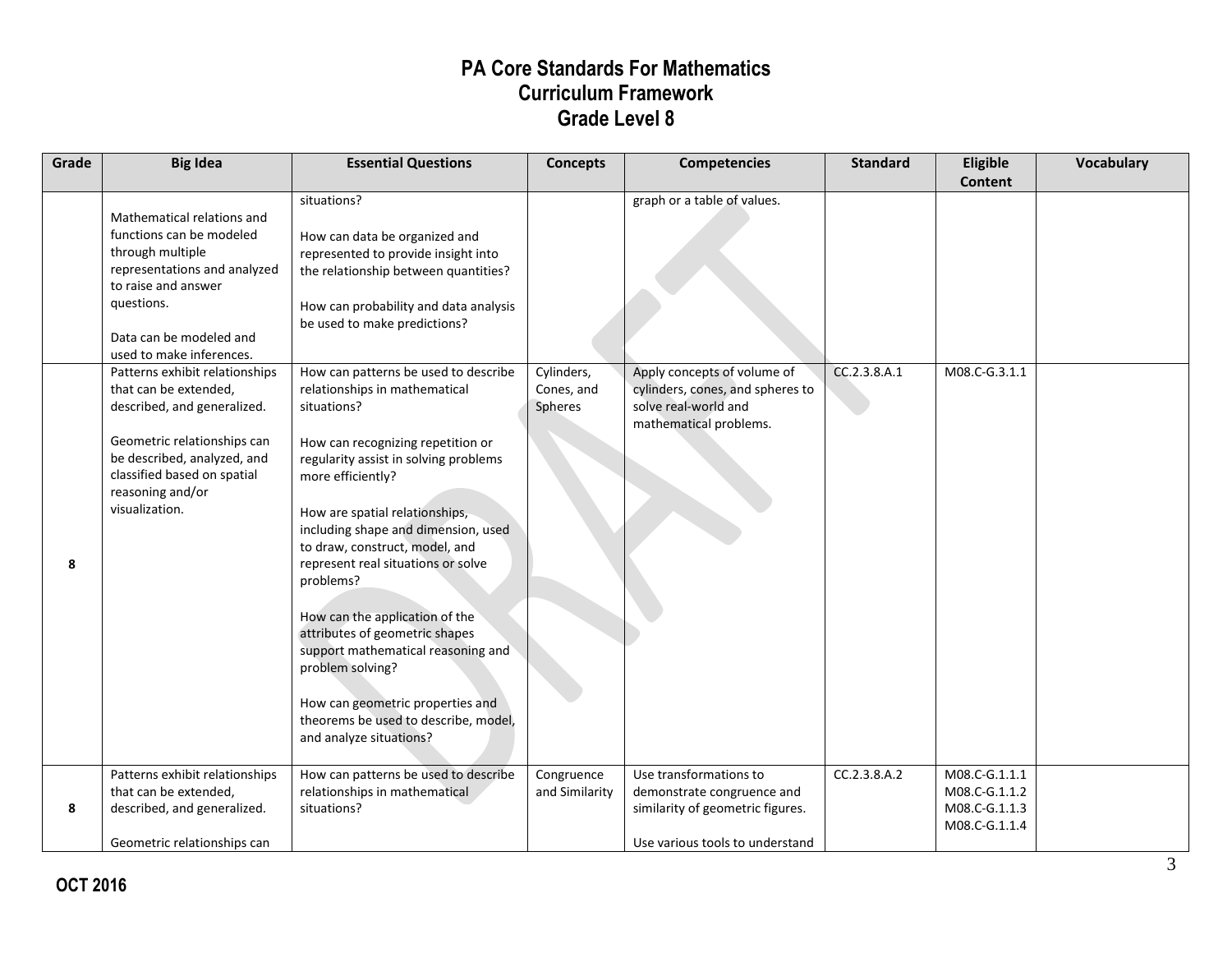| Grade | <b>Big Idea</b>                                                                                                                                                                                                           | <b>Essential Questions</b>                                                                                                                                                                                                                                                                                                                                                                                                                                                                         | <b>Concepts</b>        | <b>Competencies</b>                                                                                                 | <b>Standard</b> | Eligible<br><b>Content</b>                      | <b>Vocabulary</b> |
|-------|---------------------------------------------------------------------------------------------------------------------------------------------------------------------------------------------------------------------------|----------------------------------------------------------------------------------------------------------------------------------------------------------------------------------------------------------------------------------------------------------------------------------------------------------------------------------------------------------------------------------------------------------------------------------------------------------------------------------------------------|------------------------|---------------------------------------------------------------------------------------------------------------------|-----------------|-------------------------------------------------|-------------------|
|       | be described, analyzed, and<br>classified based on spatial<br>reasoning and/or<br>visualization.                                                                                                                          | How can recognizing repetition or<br>regularity assist in solving problems<br>more efficiently?<br>How are spatial relationships,<br>including shape and dimension, used<br>to draw, construct, model, and<br>represent real situations or solve<br>problems?<br>How can the application of the<br>attributes of geometric shapes<br>support mathematical reasoning and<br>problem solving?<br>How can geometric properties and<br>theorems be used to describe, model,<br>and analyze situations? |                        | and apply geometric<br>transformations to geometric<br>figures.                                                     |                 |                                                 |                   |
| 8     | Patterns exhibit relationships<br>that can be extended,<br>described, and generalized.<br>Geometric relationships can<br>be described, analyzed, and<br>classified based on spatial<br>reasoning and/or<br>visualization. | How can recognizing repetition or<br>regularity assist in solving problems<br>more efficiently?<br>How are spatial relationships,<br>including shape and dimension, used<br>to draw, construct, model, and<br>represent real situations or solve<br>problems?<br>How can the application of the<br>attributes of geometric shapes<br>support mathematical reasoning and<br>problem solving?<br>How can geometric properties and                                                                    | Pythagorean<br>Theorem | Apply the Pythagorean<br>Theorem and its converse to<br>solve mathematical problems in<br>two and three dimensions. | CC.2.3.8.A.3    | M08.C-G.2.1.1<br>M08.C-G.2.1.2<br>M08.C-G.2.1.3 |                   |